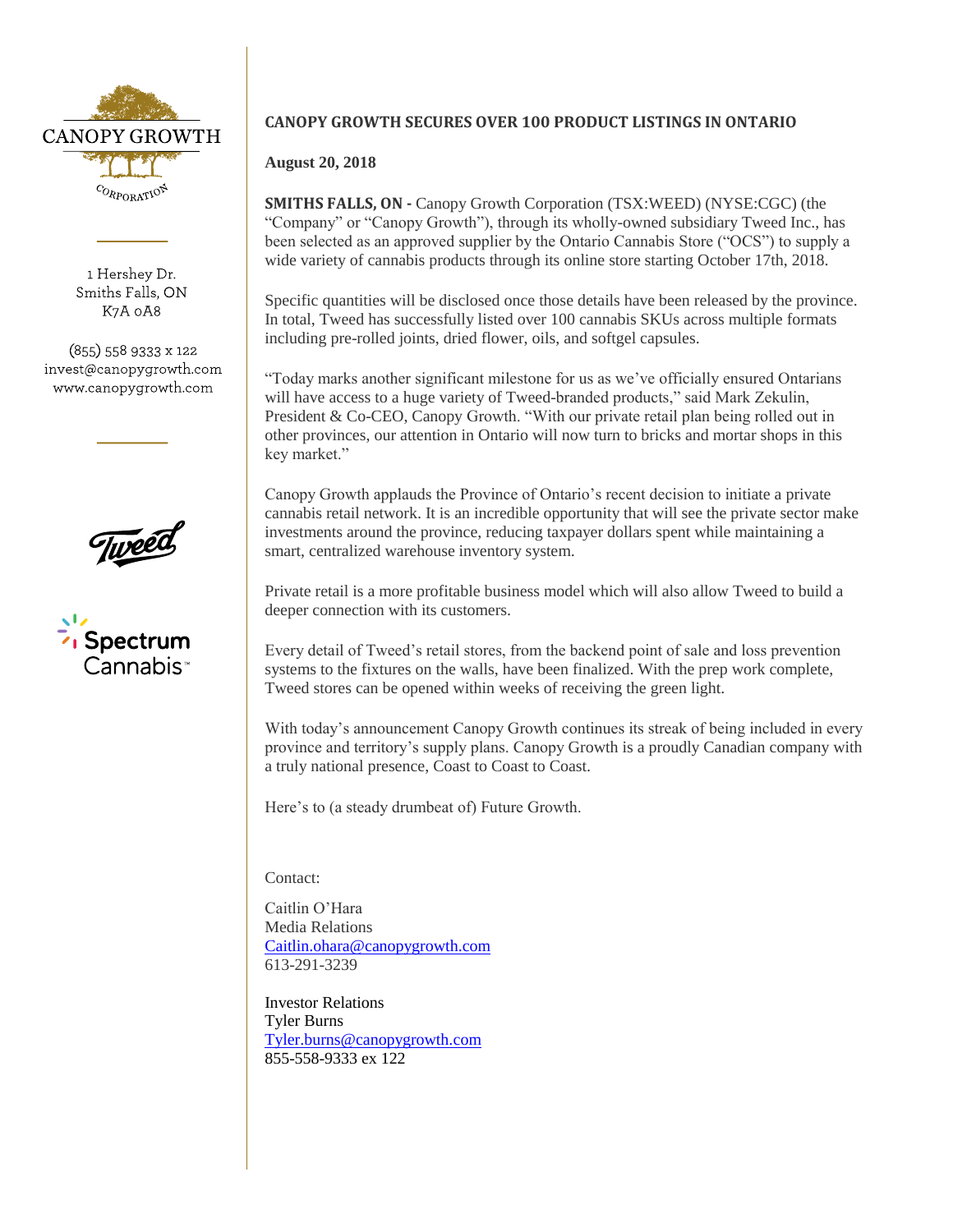Director: Bruce Linton [tmx@canopygrowth.com](mailto:tmx@tweed.com)